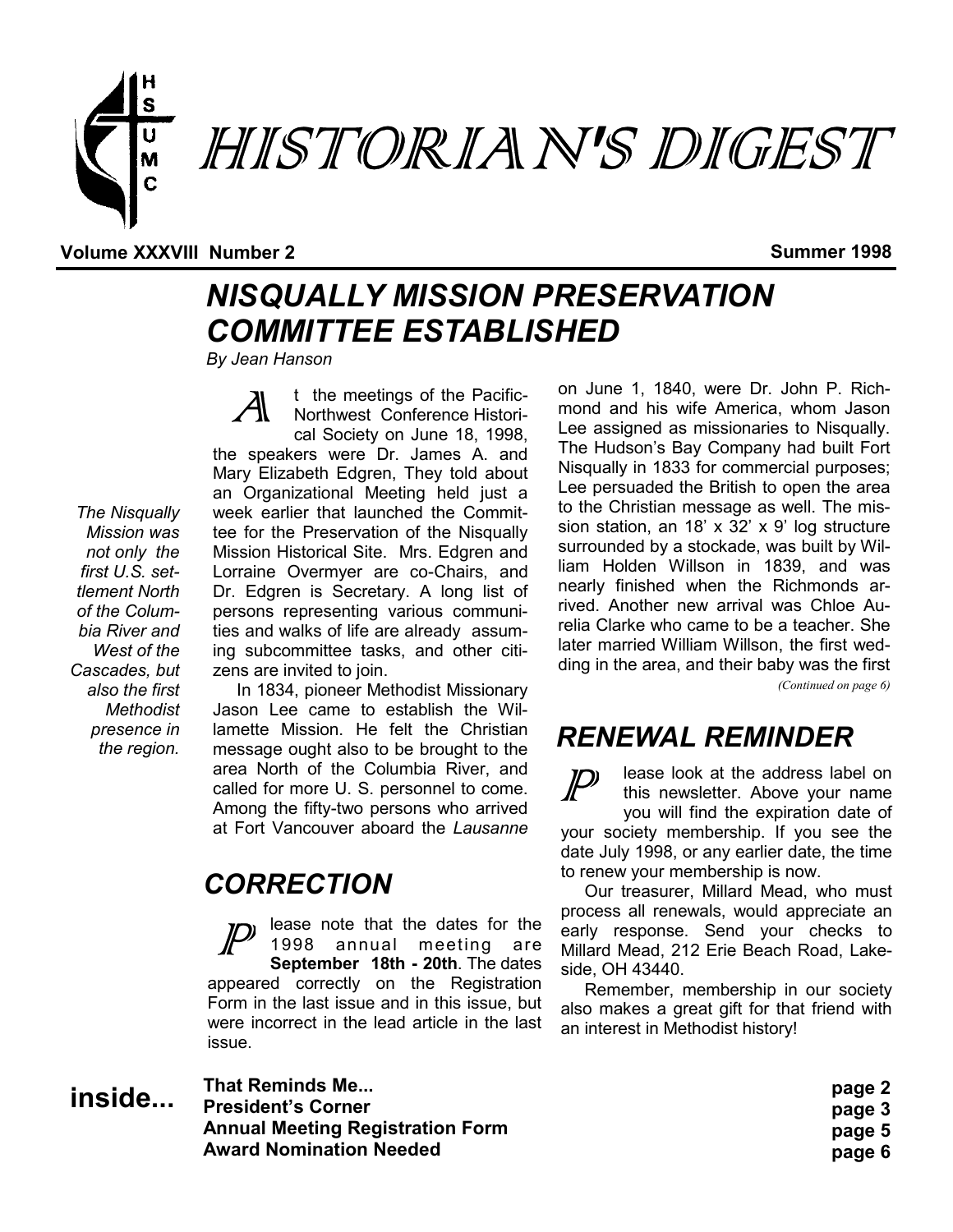## *That Reminds Me...*

*Robert Drew Simpson*

hirty-nine years ago *Together* magazine included in the November issue several Methodist stories under the title *Methodist Chuckles*. I found the columns in my files and thought it worth repeating.

 "Brother Van" W. W. van Orsdel, pioneer Methodist minister, could prove that Methodism's wide door occasionally let in strange characters. Once during a stagecoach holdup he chided the bandit, saying, "You wouldn't rob a poor Methodist preacher, would you?"

 "Heck, no," the masked man barked, "I'm a Methodist myself!"

\* \* \* \* \* Those old-time circuit riders rivaled Paul Bunyan, it seems. Once a roughneck who was offended by Jesse Walker's preaching rode his horse into an enclosure where the preacher was working.

 "Parson," he shouted, "you've got me to lick or git out'n this neck o' the woods." Walker turned, quickly took the fellow by the seat of his pants and the nape of the neck and threw him over the fence. The ruffian got up, peeked through a crack in the fence, and in a mumbling-meek voice said, "Now, Parson, if you'll hand me my mare over the fence, too, I'll be agoin!"

\* \* \* \* \*

 Not always did the preachers do so well. When Lincoln was running for Congress against Peter Cartwright, he dropped in to hear the circuit rider preach. When Cartwright asked all who wanted to go to heaven to stand, all rose but Lincoln.

 "Brother Lincoln," said Cartwright, where are you going?"

 "To Congress," replied Lincoln – and he did. \* \* \* \* \*

 St. Peter was once overwhelmed by 57 Methodist clamoring for admission at the pearly gates. Unable to accommodate them – it seems that a celestial housing development wasn't on schedule

– he phoned Lucifer who reluctantly agreed to look after them for a few days. But next morning came an SOS from below.

 "Peter," said Lucifer, "you've got to take these Methodist back. They've already organized, taken up a collection – and are only \$50 short of having enough to aircondition the place!" \* \* \* \* \*

From *Together* Magazine, November 1959.

RDS



*Walker, (the circuit rider), quickly took the fellow by the seat of his pants and the nape of the neck and threw him over the fence.*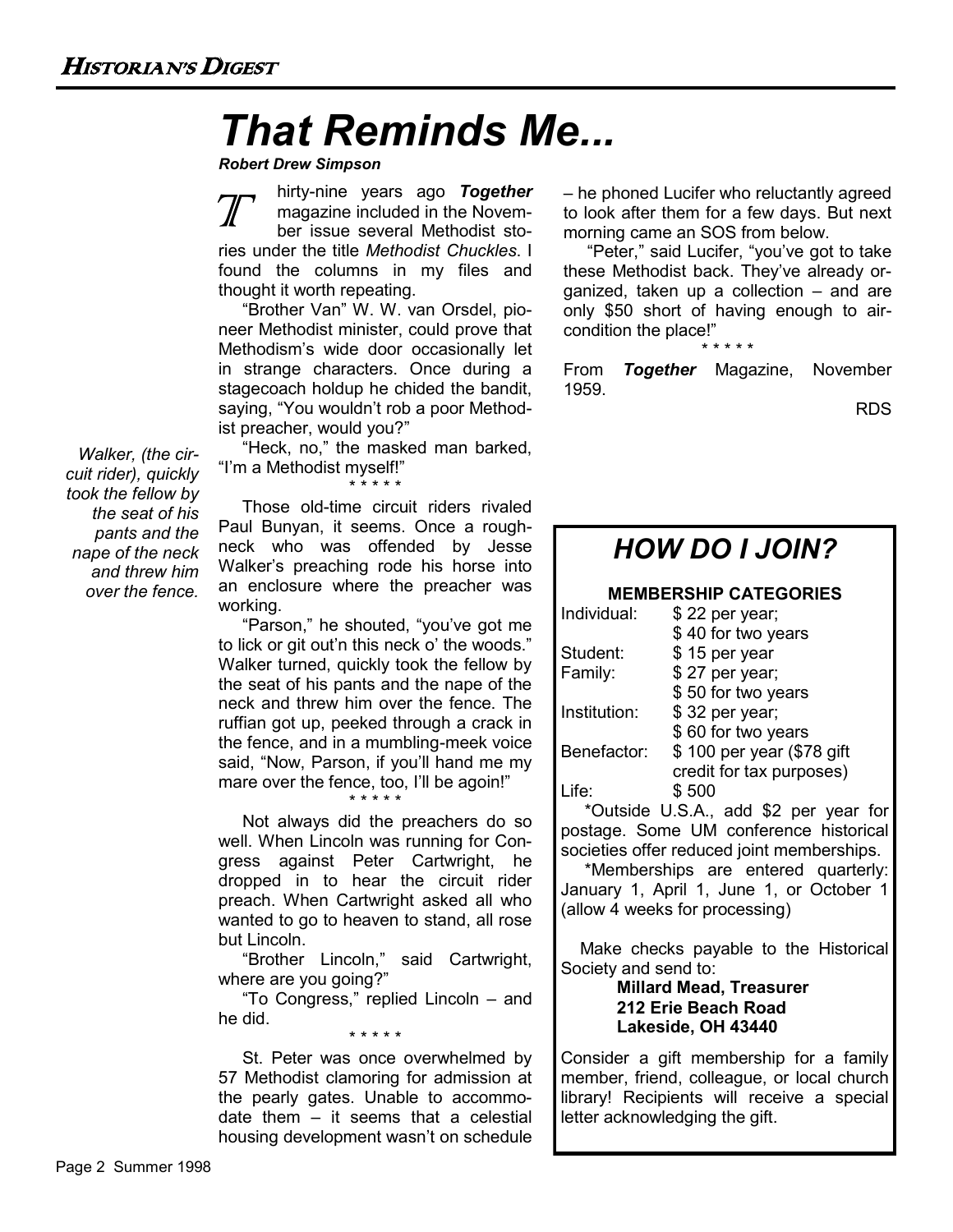### *Historical Society of the UMC*

John E. Sims, President 702 Woodland Drive East St. Joseph, IL 61873 *jesims@juno.com*

James Holsinger, Vice President 4705 Waterside Court Lexington, KY 40513 *jwh@pop.uky.edu*

Nancie Fadeley, Secretary 260 Sunset Drive Eugene, OR 97403 *nfade@OREGON.UOREGON.edu*

Millard Mead, Treasurer 212 Erie Beach Road Lakeside, OH 43440 **(Send memberships to Millard Mead.)**

Editorial Correspondence ... to: Gary L. Ferrell, Editor 867 College Ave. Shelby, NC 28152 Phone: 704-487-6494 *ferrellumm@shelby.net*

Change of Address ... to: Historian's Digest c/o Fern Christensen 1017 Oma Street Natchitoches, LA 71457

That Reminds Me ... to: Robert Drew Simpson P. O. Box 127 Madison, NJ 07940

#### **Section Chairpersons**:

Bradley Sue Howell, Local Church 722 Ridgeway St. Dallas, TX 75214

Edwin Schell, Education and Research 4815 Lindsay Rd. 2B Baltimore, MD 21229

Fern Christensen, Genealogy 1017 Oma Street Natchitoches, LA 71457

Lois Yost, Commissions & Historical Societies 12021 Orange Grove Dr. Tampa, FL 33618 *jamesyost@aol.com*

# *President's Corner*

ur theme at the historical convocation this year in Little Rock, Arkansas will be on the theme of education in the Wesleyan tradition. Why did John Wesley place such importance on education? Why did Coke and Asbury encourage and lead in the founding of Cokesbury College? Why did our early circuit riders carry at least three books: a bible, a hymn book, and a discipline?

 Throughout the history of Methodism, an emphasis on the importance of knowledge has always been present and important. This emphasis, however, has never been knowledge for knowledge's sake. Our Methodist heritage insists that acquired knowledge be made real to others through concrete actions that stem from that knowledge! *we have*  As Methodist, we don't "hoard" our knowl-*learned*edge as if we're afraid what we know as historians, archivists, and teachers will be lost if utilized by others. We are about giving: sharing with others what we've learned.

*We are about giving: sharing with others what* 

 Our convocation in Little Rock will be our chance to again "share our knowledge" as members of this historical society. I hope to see you there.

#### *Thank You!*

haron, myself, and our daughter Emelie, would like to thank all of you for your prayers and cards and memorials. Our son Adam's death has left a huge hole in our lives; one which hurts and aches constantly. Because of your caring and prayers, our grief has been made easier. Adam loved history and hoped someday to become a film maker. We wish you could have known him. More than words can express, thank you for keeping us in your prayers. With the help of our Lord, and the prayers of friends like you, we will make our way through the "valley of the shadow of death".

John, Sharon, Emelie Sims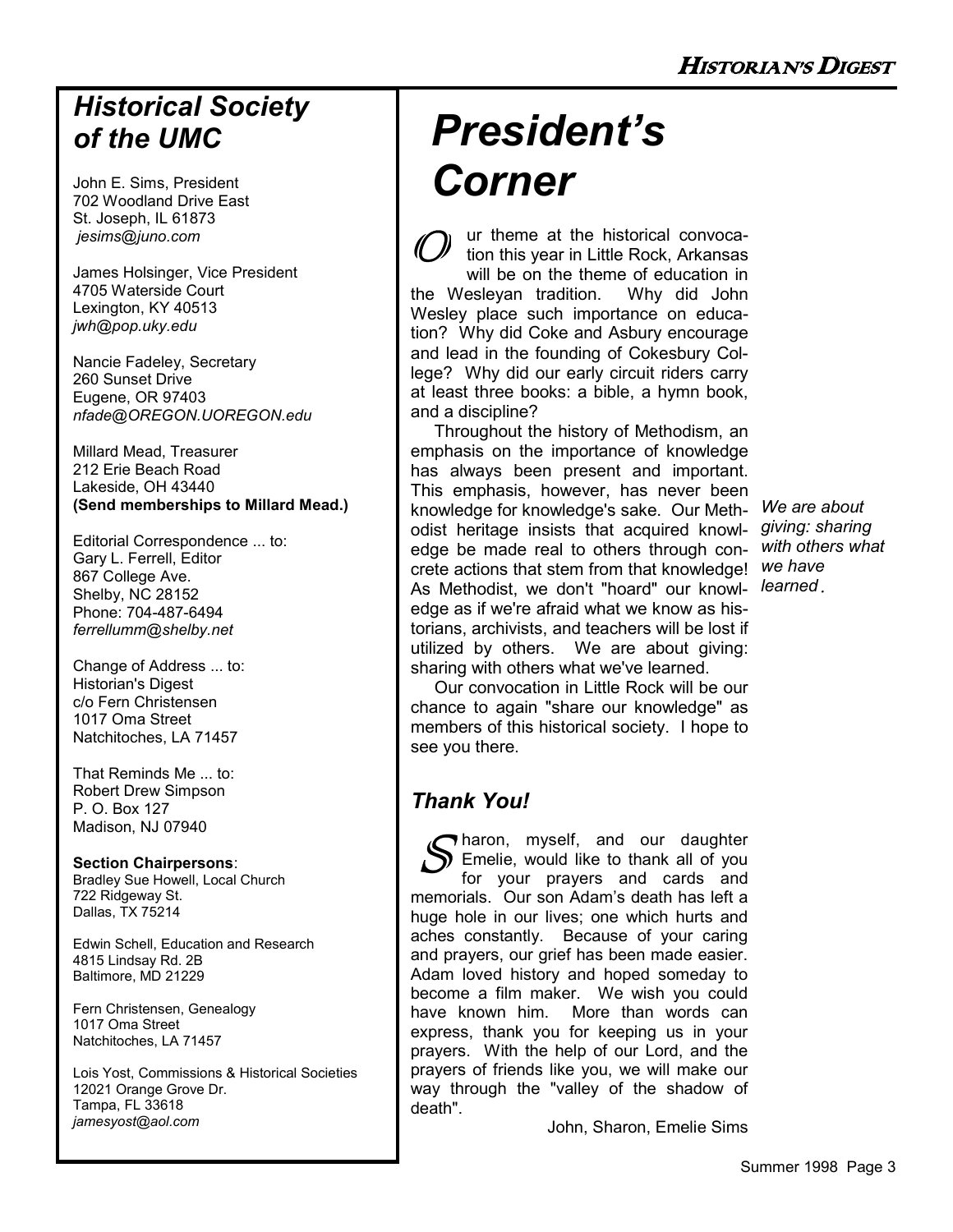### *Additional Member E-Mail Addresses*

he following members have kindly added their e-mail addresses to those previously shared with the society. Please add these to the list from last issue.

Mary Bakeman <mbakeman@parkbooks.com> Roseville, MN Joe Beardsley <ibear@anotchabove.com> Littleton, NH (Pres. New England Conf, HS) Ken Bitler <history@epix.com> Montrose, PA Chester D. Campbell" <campbellcd@mindspring.com> Madison, TN Joy Dodson <jdodson@CMC2.cmc.edu> Fayette, MO Charles Lippy <Charles-Lippy@utc.edu> Chattanooga, TN Donald C. Malone <malone@wic.net> Delta, CO Cecil Pottieger <cpep@pop.kis.net> Frederick, MD Elizabeth Prothro <Elizabeth.Prothro@dalsemi.com> Wichita Falls, TX James Simons jsimmons@adrian.adrian.edu Adrian, MI (Detroit Conf. Archives) Charles Yrigoyen, Jr. <cyrigoyen@gcah.org> Madison, NJ (General Secretary, GCAH)

### *DETAILS OF THE 1998 ANNUAL MEETING*

*By Jim Lane*

*Register today*  sary of Methodist Involvement in Education." *Meeting in Little*  Little Rock Riverfront Hilton Inn, North Little *Rock, Arkansas,*  Rock, Arkansas, which is right across the *September 18-* Arkansas river from Little Rock. The room *20, 1998.*  rate is \$59.00 for one or two people, plus he 1998 meetings of the Historical Society of the United Methodist Church and the General Commission on Archives and History will be held in Little Rock, Arkansas September 17-20, 1998. The theme will be "The 250th Anniver-The convention center will be at the North

*for our Annual Registration*  taxes. *form is on* 

*page 5.* ciety will begin at 9:00 a.m. on Friday, Sep- The plenary session of the Historical Sotember 18. There will be a major banquet Friday evening at First United Methodist Church in Little Rock (on the national historic register). Featured speaker will be Bishop Ole Borgen from Lillestrom, Norway. He is being honored by the General Commission on Archives and History.

> On Saturday, tour buses will take the group to three places in Little Rock. We will see Philander Smith College, one of the Historic Black United Methodist Colleges; Camp Aldersgate, a wonderful project of the Women's Division of the General Board of Global Ministries; and the new Visitors' Center at Little Rock Central High School, the

school made "famous" in 1957.

 The tour then proceeds to Conway, Arkansas for a luncheon and program at Hendrix College. Dr. Ann Die, president of Hendrix and president of the United Methodist Association of United Methodist Schools and Colleges, will speak as will Dr. Trudy Reed, who is the new president of Philander Smith College. Dr. Reed will talk about the 13 Historic Black Colleges. Following lunch the group will visit the United Methodist Archives, housed at Hendrix. Then its back to Little Rock for a little rest before the evening banquet at First United Methodist Church in Little Rock.

 Sunday morning's activities will be at the Quapaw Quarter United Methodist Church in Little Rock. The Arkansas United Methodist Museum is housed there, which we will visit. Bishop Emilio DeCarvalho of Luando, Angola, President of the General Commission on Archives and History and chair of Africa University's Board, will speak. The world-famous Philander Smith College Choir has been invited to sing. Sunday lunch will be served at the church.

 Shuttle service will be provided for all transportation needs while in Little Rock.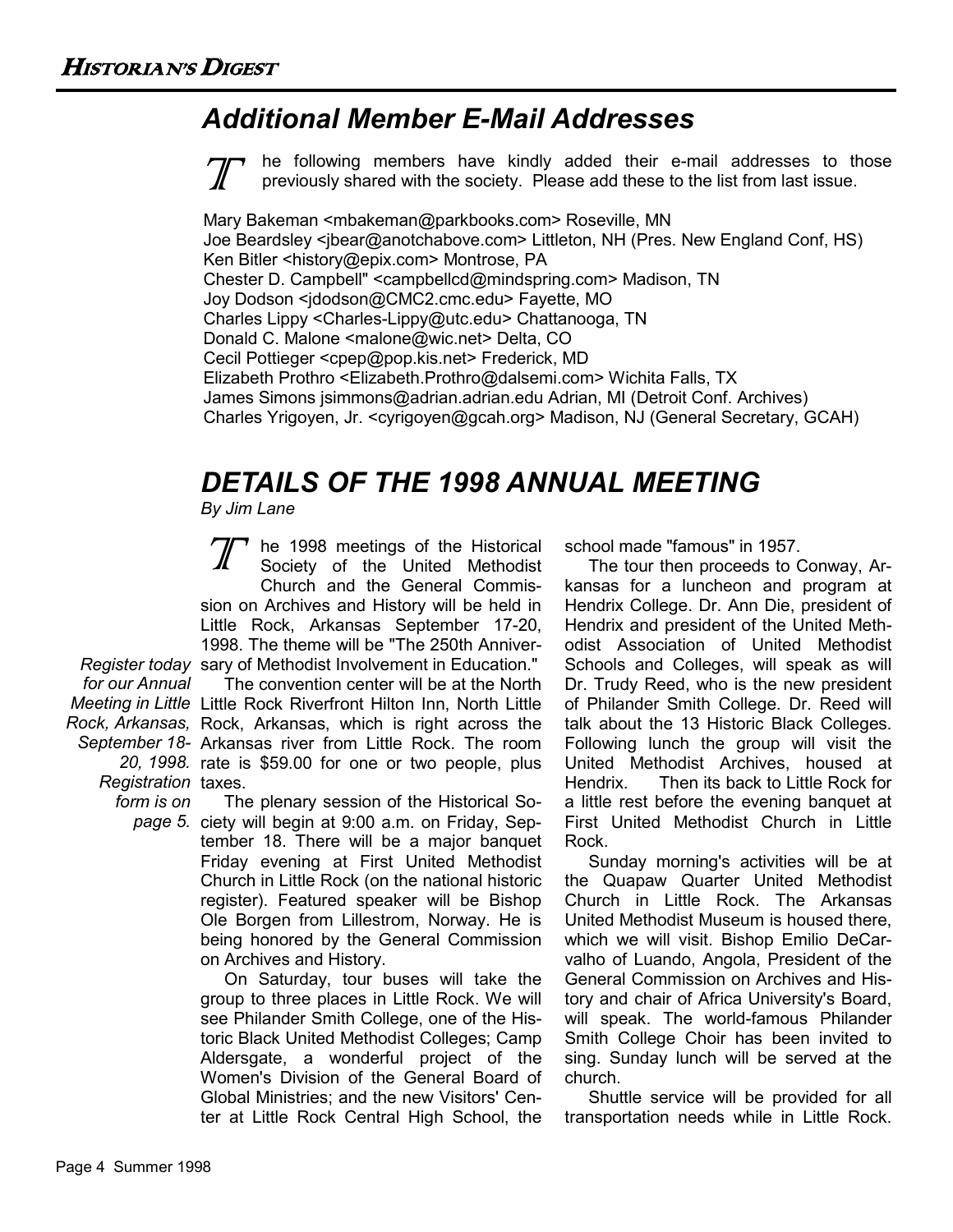| <b>REGISTRATION</b>                                      |
|----------------------------------------------------------|
| For the                                                  |
| 1998 Annual Meeting of the                               |
| <b>Historical Society of The United Methodist Church</b> |
| and the                                                  |
| Celebration of the 250 <sup>th</sup> Anniversary of the  |
| Founding of Kingwood School by John Wesley               |

**September 18-20, 1998**

**Little Rock, Arkansas**

| Name $(s)$ : $\overline{\phantom{a}}$<br><u> 1980 - Jan Sterling von de Sterling von de Sterling von de Sterling von de Sterling von de Sterling von de S</u>                                                                                                                                                                                                                                                                                                                                                                                               |                                                                                                                                                                                                                                                                     |  |
|-------------------------------------------------------------------------------------------------------------------------------------------------------------------------------------------------------------------------------------------------------------------------------------------------------------------------------------------------------------------------------------------------------------------------------------------------------------------------------------------------------------------------------------------------------------|---------------------------------------------------------------------------------------------------------------------------------------------------------------------------------------------------------------------------------------------------------------------|--|
|                                                                                                                                                                                                                                                                                                                                                                                                                                                                                                                                                             |                                                                                                                                                                                                                                                                     |  |
| (0)                                                                                                                                                                                                                                                                                                                                                                                                                                                                                                                                                         |                                                                                                                                                                                                                                                                     |  |
| Registration fee:<br>Before July 15, 1998 \$75.00 per person \$<br>After July 15, 1998 \$85.00 per person \$<br>Make your check payable to: Historical Society of UMC<br>The above registration fee includes:<br>Friday and Saturday night banquets<br>Saturday lunch<br>Sunday lunch<br>Transportation to and from Hotel<br>Saturday Tours (UM and local historic sites)<br>Please mail this sheet with your check to:<br>Mr. Jim Lane, 508 Brent Drive, Sherwood, AR 72120-6057<br>Phone: 501-834-9492    Fax: 501-834-9493    E-Mail: jimlane@swbell.net |                                                                                                                                                                                                                                                                     |  |
| You are responsible for making your own room<br>reservations. When you make your reservations<br>be sure to identify yourself as being with the<br>Historical Society of the United Methodist Church.<br>Housing will be at:<br>North Little Rock Riverfront Hilton<br>2 Riverfront Drive<br>North Little Rock, AR 72114<br>Reservations: 501-371-9000<br>Toll Free: 1-800-445-8667<br>Room rate is \$59 (single or double) (plus tax)                                                                                                                      | Airline and rental car travel arrangements may be<br>made through:<br>Going Places Travel, Inc.<br>ATTN: Ms. Ann Reskovac<br>3101 Broadway, Suite 140<br>Broadway Summit Building<br>Kansas City, MO 64111<br>Office phone: 816-756-1212<br>Toll-free: 800-292-6667 |  |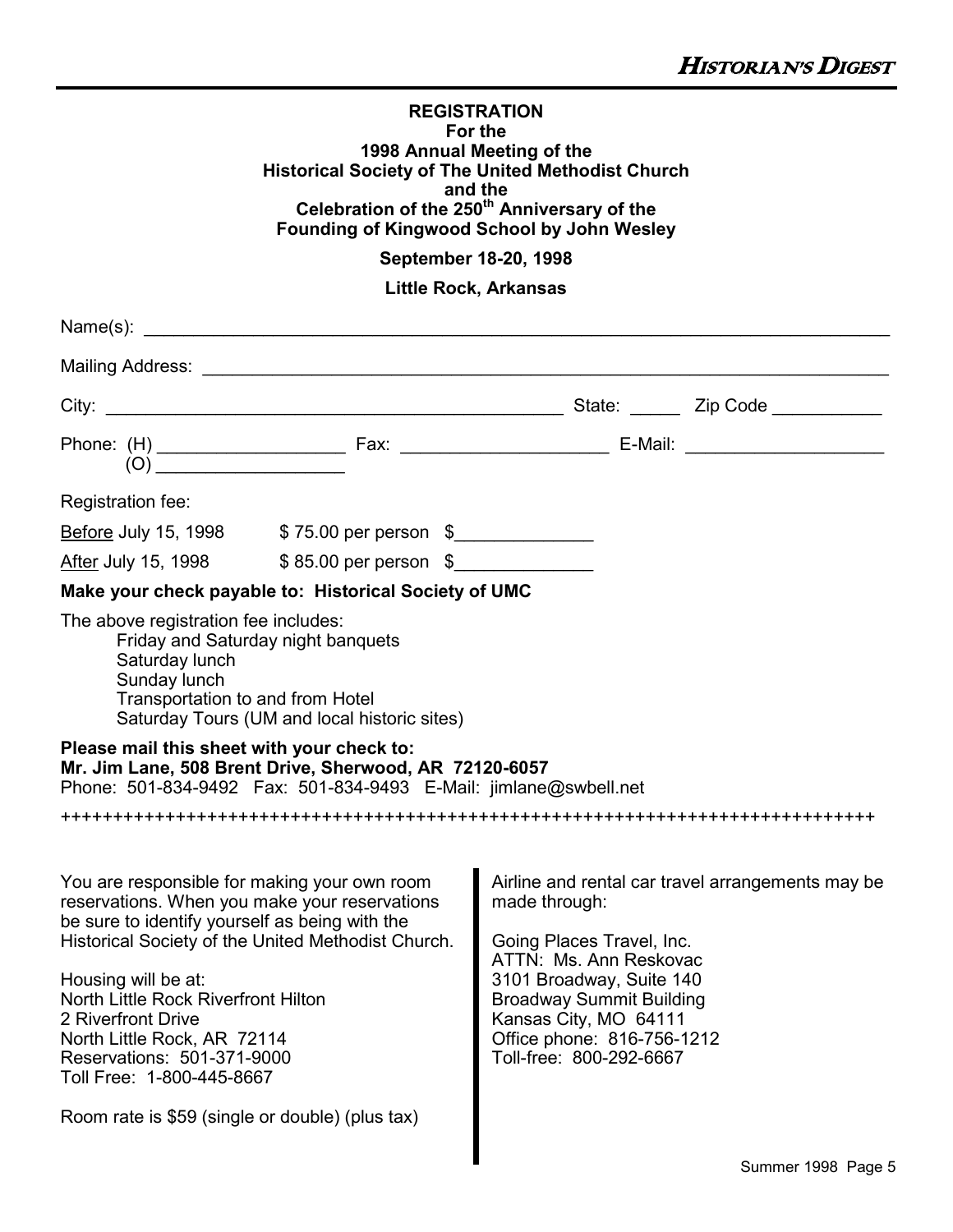## *AWARD NOMINATIONS NEEDED*

ur President, John Sims, in his Inaugural Address last Fall, established three new awards to recognize our member's special efforts.

 These awards are as follows: The BLUE LIGHT AWARD, to recognize those members who show us the way by their efforts which make our Society stronger; The HISTORIAN OF THE YEAR AWARD, to recognize the member who made a significant contribution to the field of information sharing; The JOHN WESLEY

#### *If you know Nisqually Mission cont.*

*someone who has made (Continued from page 1)*

*special contributions to our Society or as a Local Church Historian, please nominate them for one of our special awards.*

American child. The first Independence Day celebration was held at the mission site in 1841. John Richmond's speech at this event to an audience of more British and Indians than Americans, included predictions of the area's eventual destiny as part of the United States.

 The Nisqually Mission was not only the first United States settlement North of the Columbia River and West of the Cascades, but also the first Methodist presence in the region. It was 1927 before a marker was placed on the mission site. Later, most of the area came under the control of the Dupont and Weyerhaeuser Companies and was inaccessible to the public. At some point the marker was removed, and the mission site, in effect was forgotten.

 Recently though, area citizens (and Methodists too) have been realizing the area's significance and efforts are being made to identify and preserve these places. The Weyerhaeuser company's Land Management Division has identified the first (1833) and second (1837) Fort Nisqually sites, and recognized the existence of two others, the Wilkes Observatory and the Nisqually Mission. They have expressed willingness to set aside areas of historical significance as a public trust.

 But there is much yet to be done, such as: pinpointing locations, cleaning up, relocating the marker, erecting a replica building on the site, and providing public access. There is a plan to develop the Fort Nisqually ACHIEVEMENT AWARD, the highest award, to recognize those who have made a lasting, lifetime achievement in the field of Wesleyan studies.

 If you know of someone you feel qualifies for one or more of these awards, please nominate them by contacting John Sims at 702 Woodland Drive East, St. Joseph, IL 61873 or e-mail <jesims@juno.com> as soon as possible.

sites at their original locations. (You may be familiar with the Point Defiance replica.) The committee's concern, and The United Methodist Church's concern, is that the Nisqually Mission also be restored and given recognition. Therefore, the Pacific-Northwest Conference Historical Society is preparing a resolution supporting the work of the Committee for the Preservation of the Nisqually Mission Historical Site, copies to go to the State, Weyerhaeuser Company, and other Historical agencies.

 Should you be as excited as I am and want more information about how to get involved in this project, e-mail me, Jean Hanson, at <hinkdjh@aol.com>, or phone me at (253) 472-4259. There are no dues to pay, and we are told a great deal of the committee's business can be carried on by mail, e-mail, or telephone. Won't you join us in this effort?

(Editor's note: This article was taken from **The Chrysalis, the newsletter of Bethany** United Methodist Church in Tacoma, Washington. As Church Historian, Jean Hanson has a regular column in this newsletter called *"Look What We Found in the Attic."* She has graciously seen to it that your editor is on the mailing list. I have often wanted to share some of her columns with you but space would not be available. This one, I simply could not pass up. Thanks, Jean, for your wonderful work. )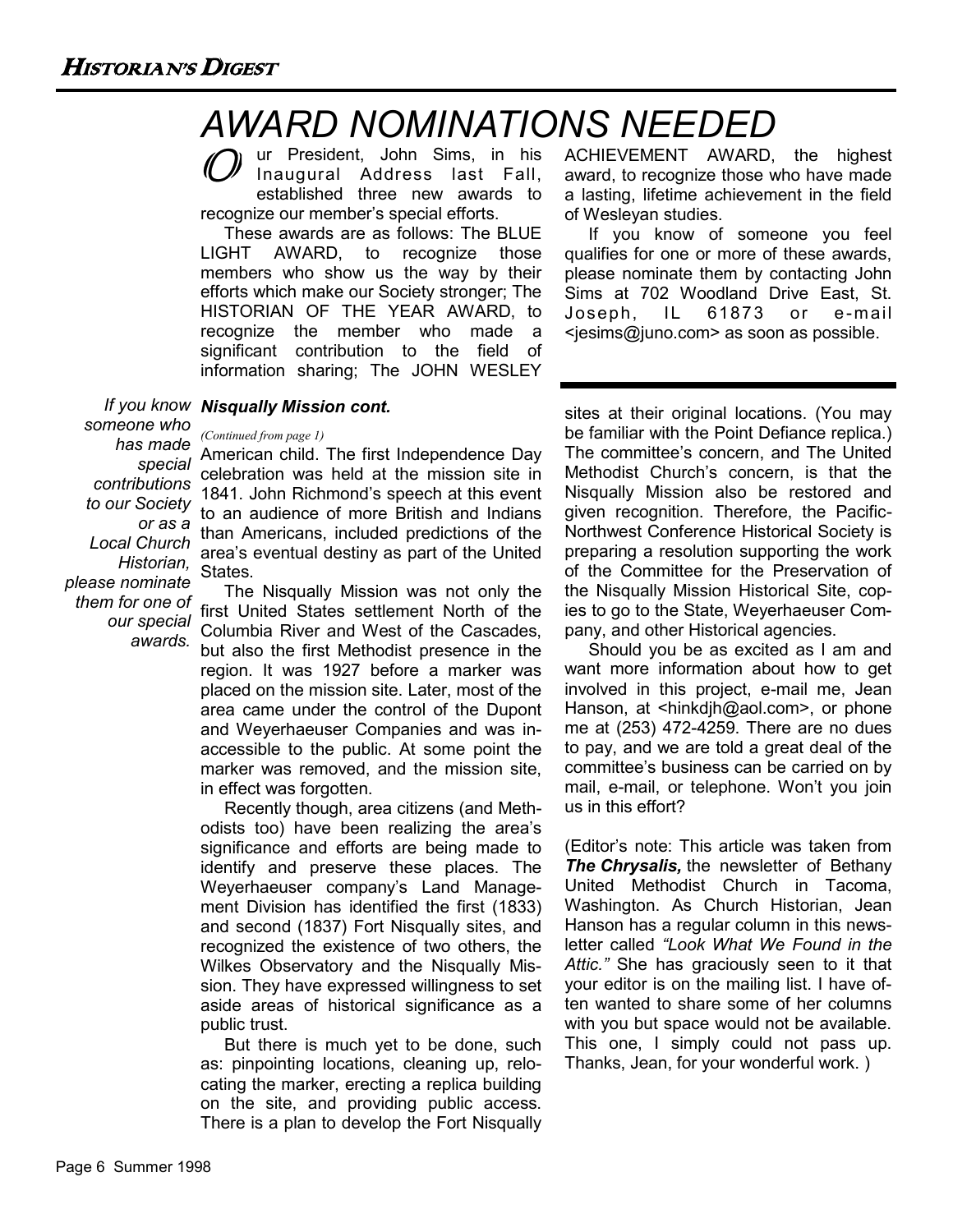### *Genealogy Program Upcoming Events*

The Genealogy Section of the HSUMC will have an interesting program during its meeting in Little Rock, Arkansas in September 1998. Russell Baker of the Arkansas Commission on Archives and History will be the featured speaker. His topic will likely be either Genealogical Research in Arkansas or Using Church and Religious Records in Genealogical Research. In either case it should be a very informative program for anyone interested in genealogy. Please join us.

#### *CHURCH PLATE COLLECTION TO BE DISPLAYED IN LITTLE ROCK*

Tr he Ebenezer Collection of Methodist Church Plates will be on display at the 1998 Annual Meeting. Tom and Barbara Southwell have a unique collection of Methodist related church plates from all over the world that now numbers close to 600 plates. About 50 plates from this collection will be on display in Little Rock.

 The Ebenezer Collection has been featured in a previous issue of *Historian's Digest*. It has been declared historically significant by the General Commission on Archives and History and the entire collection has been willed to the General Commission by the Southwells.

 This collection has been put together and continues to grow through the gracious donations of plates from people across the country and around the world. If your church has produced a church plate at some point in it's history, why not plan to bring a plate with you to the annual meeting for donation so your church can be represented in this fine collection. The Southwells report that they have never set up a display of their collection without having someone donate additional plates during the display. Let's help them keep that record intact.

 If you would like to donate a plate, but will not be at the annual meeting, please contact Tom & Barbara Southwell at 4070 Barron Avenue, Memphis, TN 38111. Phone (901) 744-4867 or e-mail <Tom87Barb@aol.com>.

**1998 Aug. 14-21 WMHS World Congress** at Asbury Theological Seminary, Wilmore, Kentucky. The topic is Wesleyan Holiness. For information, contact D. William Faupel, 204 N. Lexington Ave., Wilmore, KY 40390-1199.

**1998 Sept. 17-19 General Commission on Archives and History** meeting in Little Rock, Arkansas.

**1998 Sept. 18-20 Historical Society Annual Meeting** in Little Rock, Arkansas. The meetings will be held at the North Little Rock Hilton and at First United Methodist Church of Little Rock. The theme will revolve around the 250th anniversary of Kingswood School. "The 250th Anniversary of Methodist Involvement in Education." John Wesley wrote in his Journal, "The school began on Midsummer Day, 1748." (Entry from Friday, June 22, 1751) For information, contact Jim Beal, 1811 Jefferson Street, Conway, AR 72032.

**1998 November 6-8 Charles Wesley Society** meeting at Drew University, Madison, New Jersey. The topic will be "Hymns on the Trinity." Contact Charles A. Green, PO Box 6095, Philadelphia, PA 19114-0695 for information.

**1999 June 20-23 World Methodist Historical Society North America Section** meeting in Toranto, Canada. The topic will be "What Hath God Wrought? Two Centuries of Canadian Methodism" For information, contact Charles Yrigoyen, P.O. Box 127, Madison, NJ 07940.

**1999 June 25-28 Fourth Historical Convocation of The United Methodist Church and Annual Meeting of The Historical Society of The United Methodist Church** at Hamline University, St. Paul, Minnesota. For information, contact Charles Yrigoyen, P.O. Box 127, Madison, NJ 07940.